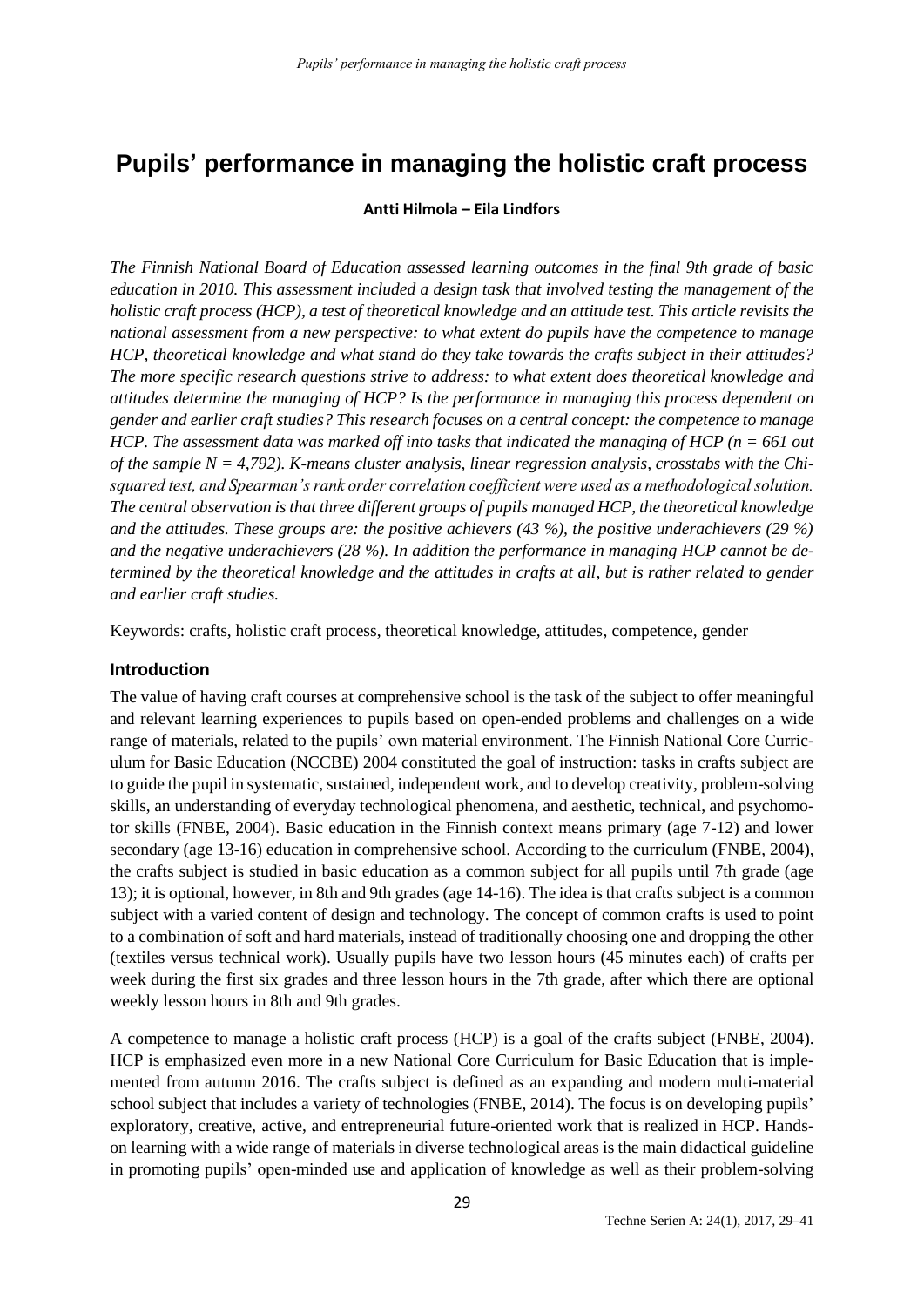skills in inventing a solution to an open-ended problem (Lepistö & Lindfors 2015). A solution, a product to be created and made, and the freedom of choice seems to have the most significant effects on pupil's motivation (Autio et al. 2011). According to earlier research results (e.g. Cropley & Cropley, 2010; McLellan & Nicholl 2011), there is some but too few pupil involvement or use of their authentic experiences in the school planning processes, when setting out the context and the task of learning.

HCP includes various phases: needs analysis, the generation of ideas, the designing of solutions, the making or manufacturing process, and finally the reflective assessment of the artefact and the whole process (Kojonkoski-Rännäli 2014). To turn ideas into a realizable craft product, the maker must obtain information about technologies, materials and tools by asking, experimenting and examining (Lepistö & Lindfors 2015). As educators we believe that a pupil develops his/her personal traits, theoretical knowledge and practical skills as well as attitudes during HCP while he/she, at the same time, derives a viable benefit of the process – the ready-made material product or another kind of functional solution, e. g. the invention of a new way to use a tool or a machine or the construction of a robot. An educational value of HCP lies in its material and immaterial results (Peltonen 1988).

In the national assessment of learning outcomes in crafts (Hilmola 2011), the theoretical knowledge of 9th-grade pupils (15-16 years old) is, on average, at a satisfactory level  $(N = 4,792)$ . The pupils could correctly answer 57 % of the theoretical questions. They knew the conventional tools and materials as well as occupational safety issues. However almost 70 % of pupils responded weakly regarding the common manufacturing technologies. The boys were weak in design and the girls in technology issues, respectively. In the practical design task ( $n = 661$ ) the average level for managing HCP was satisfactory. Along with the satisfactory knowledge and skills, on average, two thirds of pupils had positive attitudes to crafts learning, while one third felt it negatively. In the study among student teachers (Lindfors 2007), they could be divided into two groups, respectively, after comprehensive craft studies: half of the student teachers had a positive attitude and the other half was negative  $(N = 63)$ . After a problem-based craft course, the student teachers formed four groups on the basis of the meaning they gave to craft learning, and none of the groups were formed on the basis of a negative attitude. In turn, the comparative studies between Finnish and Estonian pupils (Autio & Soobik 2013) and Finnish and Icelandic pupils (Autio et al. 2012) indicate that the Finnish pupils, especially girls, have more negative attitudes toward technology than the Estonian and Icelandic ones.

In crafts HCP as an authentic experience is a source of learning and development which is typical in experiential learning (Kolb, 2015). Facilitating learning in authentic learning contexts connected to pupils' everyday experiences supports pupils' creative problem-solving instead of learning specific facts or skills (Lin & Williams, 2015; Twyford & Järvinen, 2000). Knowledge in action is situated and performed in a personal way (Bergren et al. 2014) and should become personal knowing (Dreyfus 2004) via the experiences gained in HCP. An authentic learning context is a frame for a holistic understanding and usually promotes good learning results (Hill & Smith, 1998; Kolb, 2015). Meaningful learning experiences seem to be related to authentic learning environments with real problems in design and technology (Hill & Smith, 1998). On the basis of the mentioned studies it is possible to assume that open design tasks are a part of an explanation for positive attitudes in craft learning.

However we do not actually know what determines pupils' performance in the holistic craft process. The traditional way is to see a competence in a certain area as a combination of knowledge, skills and attitudes. From the skills learning theories point of view (e.g. Dreyfus 2004) teachers and educators usually focus on training so-called basic skills and rules, e.g. knowledge and basic technics and technologies before they instruct pupils open-ended design tasks and trust pupils' capacity to create multiple personal solutions in HCP (e.g. Lindfors 2011).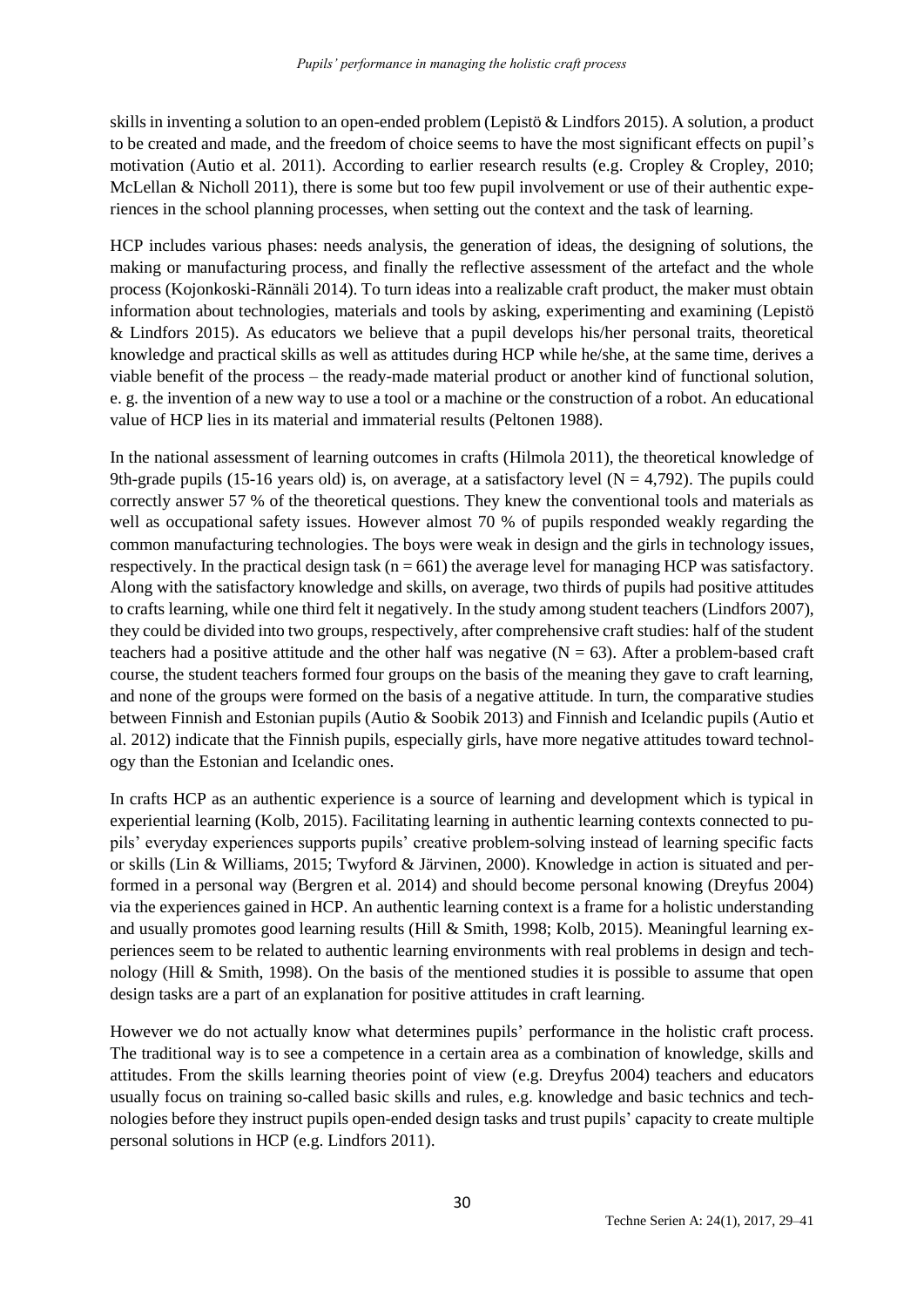This article studies more deeply the national learning outcome assessment data (Hilmola 2011). The research design aims at clarifying the results on pupils' performance in managing HCP and discusses the causes and effects related to learning outcomes. The objective of this analysis is to understand *to what extent the theoretical knowledge and the attitudes determine the managing of the holistic craft process.* The more specific research questions strive for answers to:

- 1) To what extent does theoretical knowledge about crafts determine the managing of the holistic craft process?
- 2) To what extent do attitudes determine the managing of the holistic craft process?
- 3) Is the performance in managing the holistic craft process dependent on gender and earlier crafts studies?

To be able to understand causes and effects related to teaching and learning crafts, design and technology, the current level of managing HCP as the learning outcome should be recognized as well as the possible causes and effects related to the phenomenon. This information is important from a didactical point of view, especially when trying to understand how to deal with those pupils whose attitude to learning is negative (see Lindfors & Hilmola 2015).

# **Theoretical background: Competence in managing the holistic craft process**

Competence is commonly defined as a combination of knowledge, skills and attitudes (Mulder, 2012). It is relational to the task at hand and the context (Spencer & Spencer, 1993). The concept of competence can be seen as a combination of the task and context-related personal traits, knowledge, skills, abilities and attitudes (Edwards-Schachter et al. 2015). In the HCP a person – the maker - or a group of persons/makers carries out all the phases from ideating and designing to manipulating materials and technology to make the solution and evaluate it and the process reflectively. On the basis of the definition of the competence a maker must have knowledge, skills and attitudes to carry out the HCP in a task at hand.

Attitudes seem to be both the determinants and consequences of learning experiences (Davies & Brember 2001). According to Volk et al. (2003) learning experiences may be satisfying or frustrating: attitudes are developed and established and they enable or inhibit further learning opportunities. In math attitudes explain 35 % of the learning outcomes (Tuohilampi & Hannula, 2013). Positive self-esteem seems to be a motivating factor in learning that influences achievements, including the level of selfdirected learning (see Loyens et al. 2008). Self-directed learning (Knowles 1990) is seen as a process in which individuals take the initiative, with or without the help of others, in diagnosing their learning needs, formulating learning goals, identifying human and material resources for learning, choosing and implementing appropriate learning strategies and evaluating learning outcomes. If pupils are highly interested in learning, e.g. learning subjects that hold a personal relevance that are related to daily activities, this suggests the existence of intrinsic motivation (Gorghiu 2015). The more years pupils ( $N =$ 2,800) participate in design and technology teaching, the more positive are their attitudes towards the subject, especially girls' attitudes. Less positive attitudes may suggest a lack of confidence in pupils' ability to succeed or a lack of enjoyment of the learning activities (Volk et al. 2003). Autio et al. (2012) postulate that attitude is a crucial part of the competence in technology learning as it depends on technological knowledge and skills in real-life situations. Also in quite a short period of time it is possible to enjoy the learning experience, despite the challenging content of learning (Pirttimaa et al. 2015).

Attitudes are defined as a whole in this study in terms of maker's views of their own skills in craft, the overall usefulness of crafts and the interest that craft engenders. Knowledge here comprises the theoret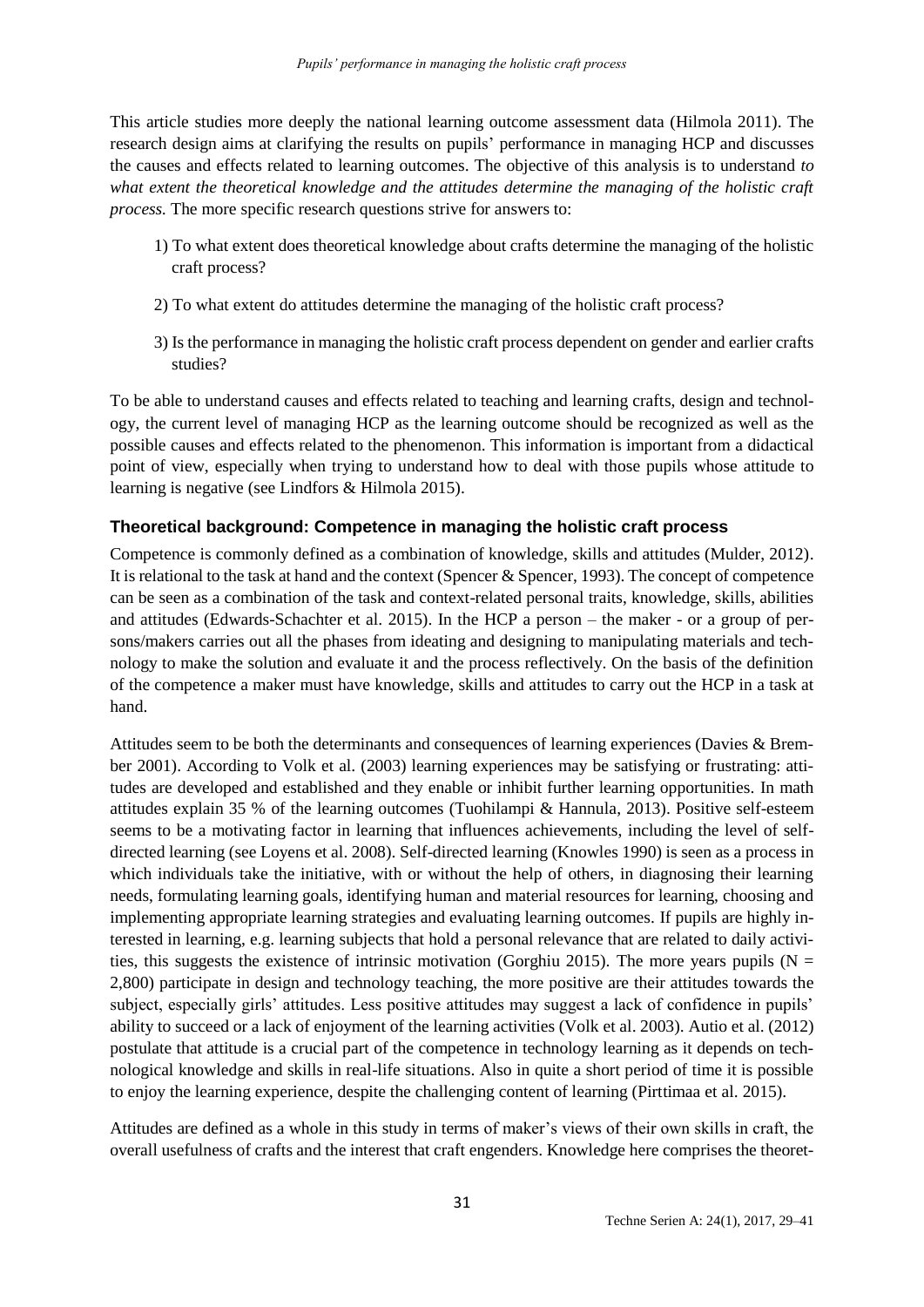ical knowledge about craft, design and technology: tools and materials, methods of making, understanding the technology of crafts, design, working safely and ideas for sustainable development. Skills are implemented in planning, making and assessing the process and the final solution/product (see Table 1). However having knowledge, skills and attitudes is not enough. The maker has to have the ability to use knowledge and skills in order to manage the HCP. The practical making and working is essential in managing HCP (see Gårdvik 2013; Lindfors & Hilmola 2015). From a didactical point of view theoretical knowledge should be put into action as early as possible in HCP (see Bergren et al. 2014).

The competence to manage HCP is a new concept as such. It is understood here as an ability and attitude to use theoretical knowledge and skills to carry out a holistic craft process: planning, making and assessment. Pupils' performance in managing HCP as such has not been researched earlier. On the basis of understanding the competence to manage HCP, the level of a pupil's craft learning could be assessed in the pedagogical context on the basis of pupils' theoretical knowledge, skills and attitudes, combined with the process of problem-solving in an open task and the assessment of the created solution in relation to the intended use. The Finnish national learning outcome data from 2010 in crafts (Hilmola 2011) was studied on this basis. According to the earlier research it was possible to form the following hypothesis (H1-3):

- H1: Attitudes towards the subject determine the pupil's performance in managing HCP
- H2: Good theoretical knowledge predicts good performance in managing HCP
- H3: Earlier studies in the subject determine the good and weak performance in HCP

### **Research design: data and methods**

 $\overline{a}$ 

The empirical information in this research is based on data collected in the national assessment, which the Finnish National Board of Education carried out during the spring of 2010 (Hilmola 2011). The main purpose of the assessment was to assess the learning outcomes in subject crafts, visual arts and music in the final 9th grade (15–16-year-old pupils) of basic education. The data was collected through a stratified sampling from 152 comprehensive schools ( $N = 4,792$ ), which represented a wide cross-section of mother-tongue groups, geographical areas and municipality types. Pupils completed a total of 34 paper and pencil tasks pertaining to crafts subject according to the National Core Curriculum for Basic Education in Finland 2004. The assessment included choice tasks, connecting tasks, and true or false tasks. The tasks considered tools and materials, methods of making the crafts, design, understanding the technology of crafts, working safely and sustainable development. Following this part of the assessment test was a test of the theoretical knowledge in crafts. In addition a small sample  $(n = 661)$  of the pupils completed a design task, which was a test of their competence to manage HCP.

According to the idea of HCP, pupils had to make a craft product – a small container for electric equipment. The design task included the stages of planning, making and self-assessment. The craft teachers assessed the pupils' process by the shared national criteria for the assessment and four sensors of the Finnish National Board of Education assessed the uniformity of the teachers' assessment. The sensors stated that the teachers' assessment was valid and reliable (cf. Hilmola 2011, 230–232). The pupils also completed the attitude tests, which considered their relation to their own learning. The first part of the attitude test included the following stages: pupils' views of their own learning, their sensibility to learning and pupil-centred learning. The second part<sup>1</sup> of the attitude test included the following stages: pupils'

 $1$  Application of the Fennema-Sherman (1977) attitude test used by the Finnish National Board of Education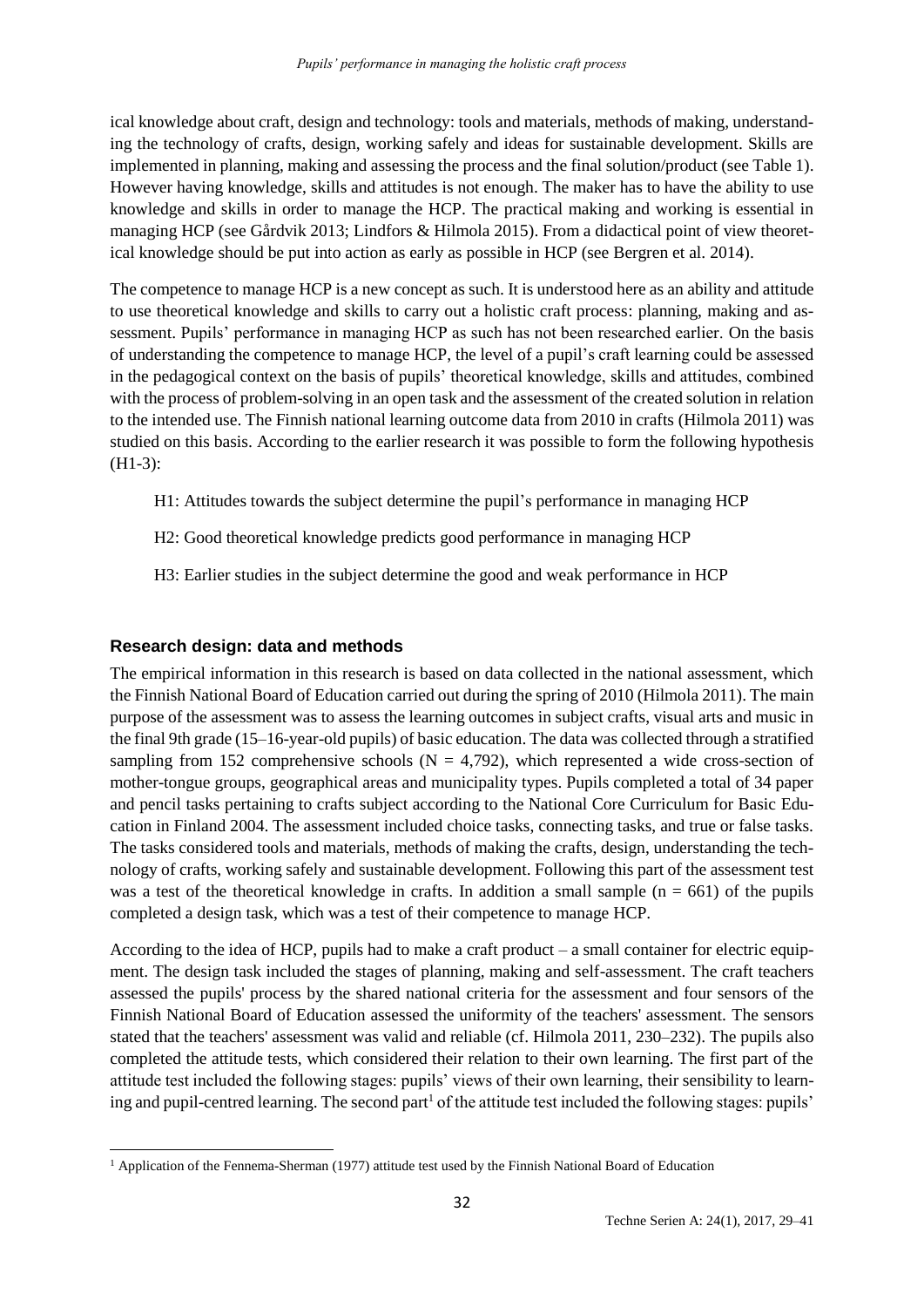views of their own skills in crafts, the usefulness of the crafts and the interest that the crafts engender. This research focuses on a sample of pupils  $(n = 661)$  who participated in all stages of the assessment.

In this research, the original sum variables of the national assessment data of the crafts are used. All the methodological solutions related to the constructing of different sum variables have been described in more detail in the original publication of the national assessment (cf. Hilmola 2011, 160–162, 198–215). The central results of the pupils' skills in crafts and the reliability of the research are not repeated in this article but are available in an original publication (cf. Hilmola 2011, 181–223, 226–232).

K-Means cluster analysis is used as a methodological solution when the purpose is to find different groups of the pupils. It is intended to discover how managing HCP, theoretical knowledge and attitudes will settle in different groups of the pupils. Spearman's rank order correlation coefficient (rho) is used as the methodological solutions when it the purpose is to determine the connections between the different sum variables. Because the assumption of the normal distribution was not found, the Spearman's rank order correlation coefficient is used in this research. Linear regression analysis by the stepwise method is used when the purpose is to find different models of the several sum variables which will determine the management of HCP. All the original sum variables used in the national assessment data have been standardized so that the average of them is zero. That is why the Beta coefficient (β) is used as a value of the regression. Crosstabs with the Chi-squared test is used when the purpose is to describe the independence between the different groups of pupils. According to Metsämuuronen (2003, 460) the statistical significance of the different tests is reported so that the test statistic will be either significant statistically ( $p < .050$ ) or extremely significant statistically ( $p < .001$ ).

# **The results**

On the basis of Figure 1, three different groups of pupils could be separated by K-Means cluster analysis. In the largest group of pupils (43 %), performance in managing HCP and theoretical knowledge are clearly better than the average level. Furthermore, their attitudes are distinctly more positive than the average level. The pupils who belong to this group can be called 'positive achievers'. These pupils have the competence to manage HCP and they like the crafts subject in general. The next largest group (29 %) consists of those pupils whose performance in managing HCP and theoretical knowledge are clearly lower than the average level. However, their attitudes are more positive than the average level in general. The pupils who belong to this group can be called 'positive underachievers'. These pupils have low competence in managing HCP but, in spite of this, they like the subject. The relatively smallest group (28 %) consists of those pupils whose performance in managing HCP and theoretical knowledge are also lower than the average level. In addition, their attitudes are altogether more negative than the average level in general. The pupils who belong to this group can be called 'negative underachievers'. These pupils have low competence in managing HCP and they do not like the craft subject at all. However, their competence in managing HCP and their theoretical knowledge are a little bit better when compared with positive underachievers.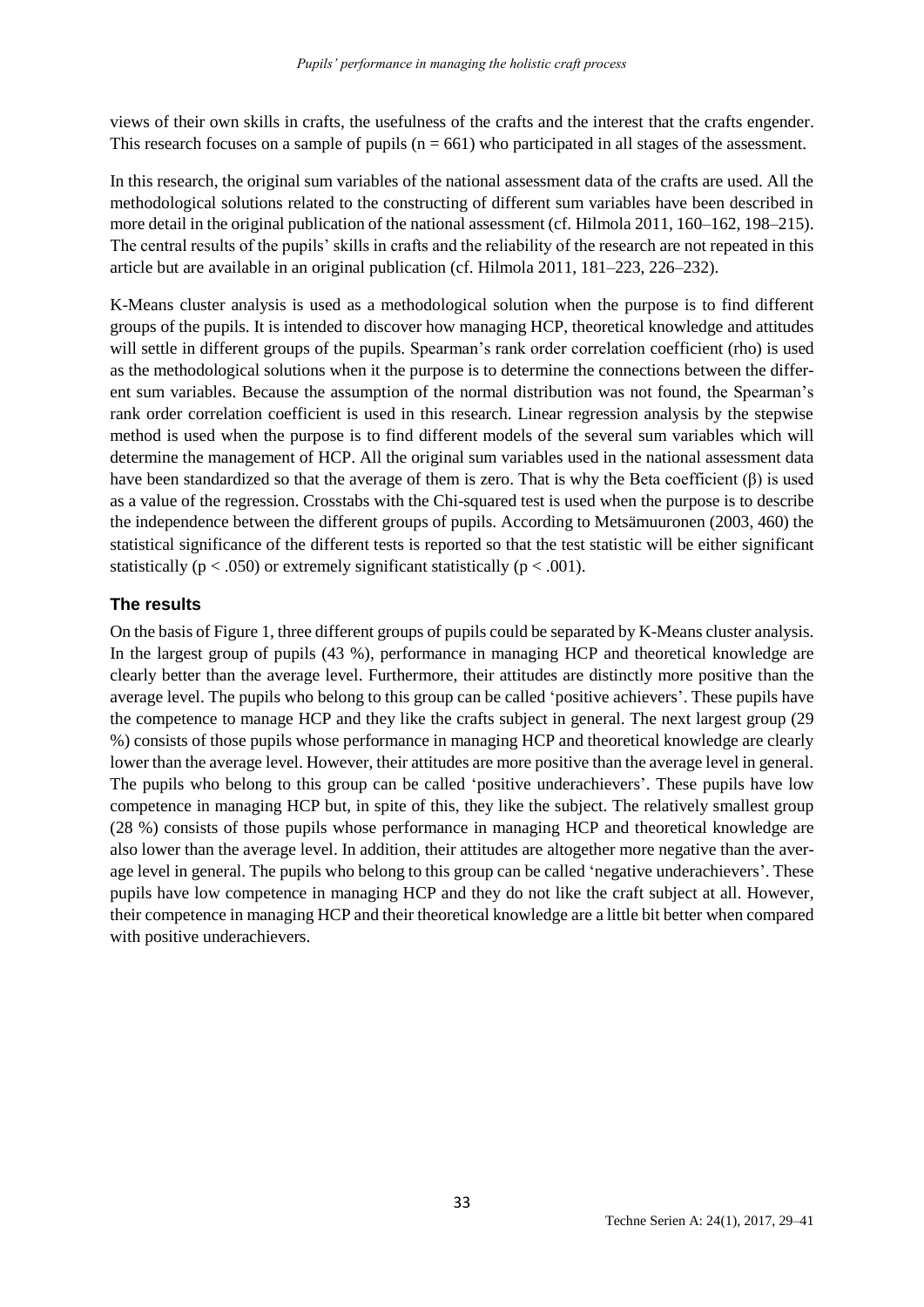



According to Spearman's rank order correlation coefficient (Table 1) there are statistically significant connections between the different sum variables that are related to managing HCP, the theoretical knowledge and the attitudes in crafts. Almost all the correlations (r) between these sum variables are significant ( $p < .050$ ) or extremely significant statistically ( $p < .001$ ). Only with a few sum variables can a statistical connection not be perceived. However, all the correlations are not strong so the coefficients of determinations (r²) between the different sum variables remain at a low level. The coefficients of the determination are only in the range of a few per cent. So the undetermined shares are about in the range of ninety per cent or more. This means that the individual sum variables which are related to the theoretical knowledge and the attitudes in crafts do not determine the competence of managing HCP at all; quite the contrary. So in this context we cannot propose how much a certain variable determines another variable. It is a question of the case, in terms of how much two variables determine the variation between them.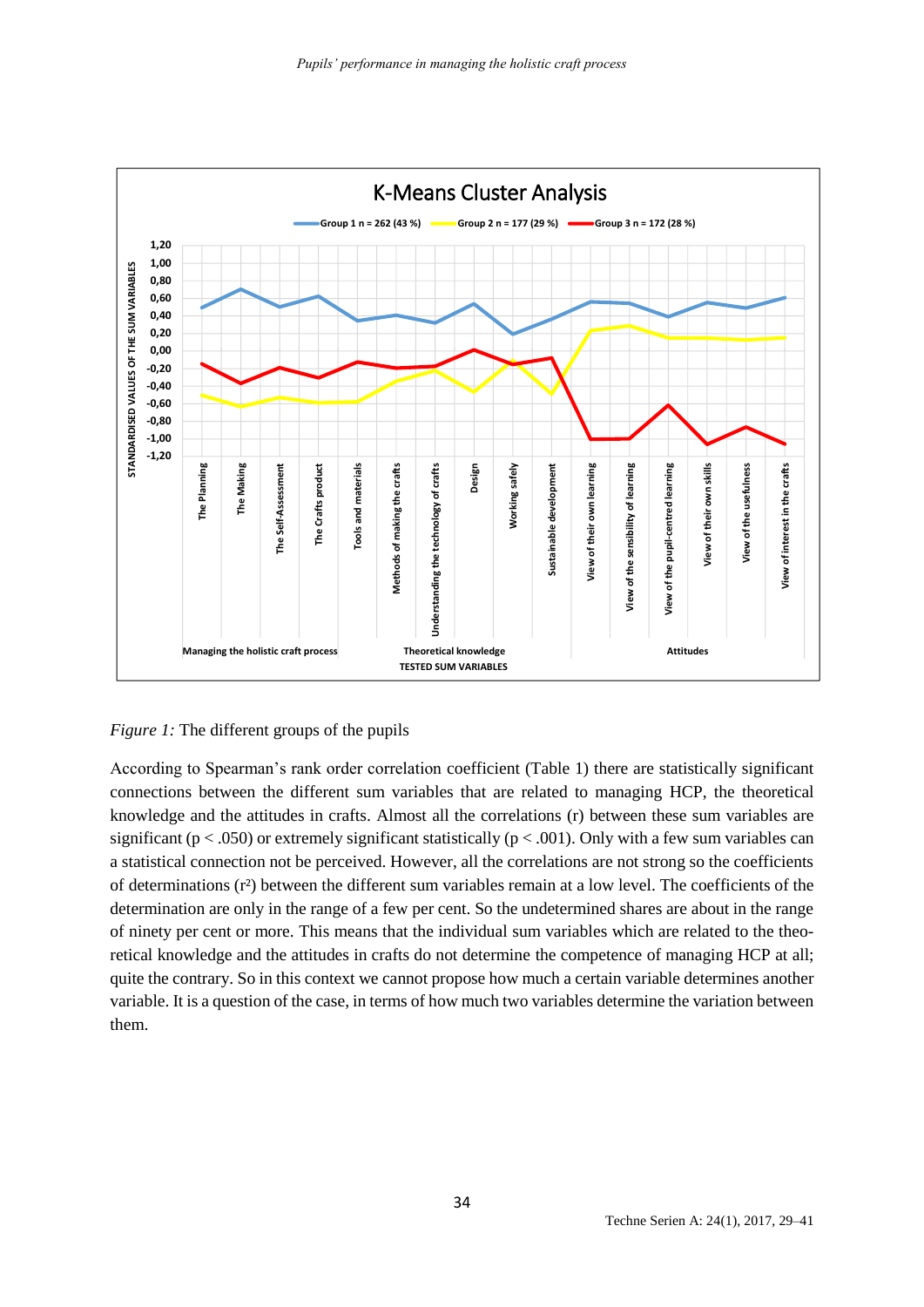#### Table 1: Coefficients of determination between different sum variables

|                                        |           | Spearman's rank order correlation coefficient (rho) |                |           |            |                |              |                 |       |           |                |                |
|----------------------------------------|-----------|-----------------------------------------------------|----------------|-----------|------------|----------------|--------------|-----------------|-------|-----------|----------------|----------------|
| Managing the holistic craft process    |           | Planning                                            |                |           | Making     |                |              | Self-Assessment |       |           | Crafts product |                |
| Theoretical knowledge                  | r         | p                                                   | r <sup>2</sup> |           | p          | r <sup>2</sup> | $\mathsf{r}$ | p               | $r^2$ | r         | p              | r <sup>2</sup> |
| Tools and materials                    | $,150***$ | p < .001                                            | 2%             | ,262**    | p < .001   | 7%             | $,182**$     | p < .001        | 3%    | $.218**$  | p < .001       | 5%             |
| Methods of making the crafts           | ,129**    | $p = .001$                                          | 2%             | ,180**    | p < .001   | 3%             | ,179**       | p < .001        | 3%    | ,150**    | p < .001       | 2%             |
| Understanding the technology of crafts | ,061      | $p = .121$                                          | 0%             | $,124**$  | $p = .002$ | 2%             | $.081*$      | $p = .040$      | 1%    | ,127**    | $p = .001$     | 2%             |
| Design                                 | $,292**$  | p < .001                                            | 9%             | .305**    | p < .001   | 9%             | ,199**       | p < .001        | 4%    | ,261**    | p < .001       | 7%             |
| Working safely                         | ,074      | $p = .061$                                          | 1%             | .047      | $p = .231$ | 0%             | .030         | $p = .448$      | 0%    | .029      | $p = .461$     | 0%             |
| Sustainable development                | $.169***$ | p < .001                                            | 3%             | $.212**$  | p < .001   | 4%             | $.102**$     | $p = .010$      | 1%    | ,153**    | p < .001       | 2%             |
| Attitudes                              |           |                                                     |                |           |            |                |              |                 |       |           |                |                |
| View of their own learning             | $,171***$ | p < .001                                            | 3%             | $.310**$  | p < .001   | 10%            | ,191**       | p < .001        | 4%    | .248**    | p < .001       | 6%             |
| View of the sensibility of learning    | $,084*$   | $p = .036$                                          | 1%             | $.270***$ | p < .001   | 7%             | ,125**       | $p = .002$      | 2%    | ,221**    | p < .001       | 5%             |
| View of the pupil-centred learning     | $,107**$  | $p = .007$                                          | 1%             | ,225**    | p < .001   | 5%             | $,100*$      | $p = .011$      | 1%    | $.144***$ | p < .001       | 2%             |
| View of their own skills               | $,171***$ | p < .001                                            | 3%             | ,354**    | p < .001   | 13%            | $,146**$     | p < .001        | 2%    | .268**    | p < .001       | 7%             |
| View of the usefulness                 | $,086*$   | $p = .028$                                          | 1%             | ,226**    | p < .001   | 5%             | $,092*$      | $p = .019$      | 1%    | ,170**    | p < .001       | 3%             |
| View of interest in the crafts         | $,142**$  | p < .001                                            | 2%             | ,304**    | p < .001   | 9%             | $.147**$     | p < .001        | 2%    | ,230**    | p < .001       | 5%             |

According to the linear regression analysis by the stepwise method (Table 2) the models of several variables which are related to the theoretical knowledge and the attitudes in crafts cannot determine the competence in managing HCP. It should be mentioned for example that the making column in managing HCP (Model 2) is only twenty-two per cent based on the pupils' theoretical knowledge, which are related to the tools and materials and the design and the attitudes and which, in turn, are related to the views of the pupils' own skills and their own learning  $(R^2 = 22 \%)$ . So the undetermined share is as much as seventy-eight percent. The coefficient of multiple correlation is low  $(R = .334)$ . However, all the regression values (β) of this model are significant ( $p < .050$ ) or extremely significant statistically ( $p < .001$ ). In addition, the ready-made crafts product which describes the goal of HCP (Model 4) is only sixteen per cent based on the pupils' theoretical knowledge, which are related to the tools and materials and the design and the attitudes which, in turn, are related to the views of the pupils' own skills and the sensibility of learning  $(R^2 = 16\%)$ . So the undetermined share is as much as eighty-four percent. The coefficient of multiple correlation is low  $(R = .395)$ . Furthermore, all the regression values (β) of this fourth model are also significant ( $p < .050$ ) or extremely significant statistically ( $p < .001$ ). This means the performance in managing HCP cannot be determined by theoretical knowledge and the attitudes at all.

According to both Spearman's rank order correlation coefficient (Table 1) and to the linear regression analysis by the stepwise method (Table 2), the central observation is that the crafts as a subject contain different knowledge and attitudes which do not determine the managing of HCP at all; on the contrary. The undetermined shares are considerably large. This is an interesting phenomenon that is related to the learning and teaching of the crafts. By this data, it is impossible to find the determinants which will determine the managing of HCP.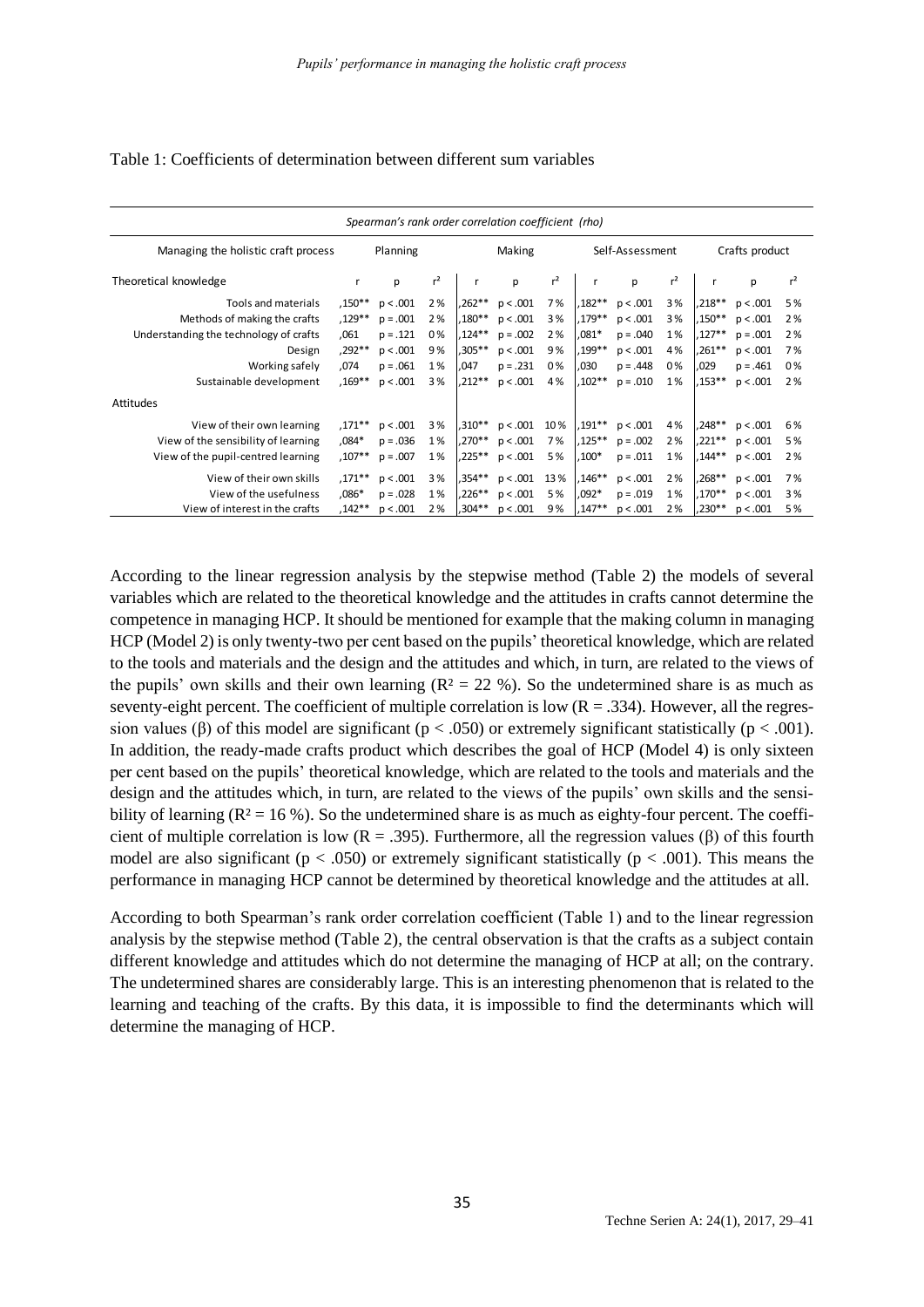#### Table 2: Coefficients of determination of the different models

| Linear regression analysis - by Stepwise method |      |                     |      |                   |      |                            |      |                           |  |
|-------------------------------------------------|------|---------------------|------|-------------------|------|----------------------------|------|---------------------------|--|
| Managing the holistic craft process             |      | Planning<br>Model 1 |      | Making<br>Model 2 |      | Self-Assessment<br>Model 3 |      | Crafts product<br>Model 4 |  |
| Theoretical knowledge                           | β    | p                   | β    | p                 | β    | р                          | β    | р                         |  |
| Tools and materials                             |      |                     | .163 | p < .001          |      |                            | .154 | p < .001                  |  |
| Methods of making the crafts                    |      |                     |      |                   | .132 | $p = .002$                 |      |                           |  |
| Understanding the technology of crafts          | ٠    |                     |      |                   |      |                            |      |                           |  |
| Design                                          | ,283 | p < .001            | .215 | p < .001          | ,126 | $p = .003$                 | ,186 | p < .001                  |  |
| Working safely                                  | .086 | $p = .027$          |      |                   |      |                            |      |                           |  |
| Sustainable development                         |      |                     |      |                   |      |                            |      |                           |  |
| Attitudes                                       |      |                     |      |                   |      |                            |      |                           |  |
| View of their own learning                      |      |                     | .114 | $p = .007$        |      |                            |      |                           |  |
| View of the sensibility of learning             |      |                     |      |                   |      |                            | ,094 | $p = .045$                |  |
| View of the pupil-centred learning              | ٠    |                     |      |                   |      |                            |      |                           |  |
| View of their own skills                        | .125 | $p = .001$          | .229 | p < .001          |      |                            | ,171 | p < .001                  |  |
| View of the usefulness                          |      |                     |      |                   |      |                            |      |                           |  |
| View of interest in the crafts                  |      |                     |      |                   | ,122 | $p = .002$                 |      |                           |  |
| Coefficient of Multiple Correlation R           |      | ,334                |      | 472,              |      | ,258                       |      | ,395                      |  |
| Coefficient of Determination R <sup>2</sup>     |      | 11%                 |      | 22 %              |      | 7%                         |      | 16%                       |  |

According to the crosstabs and the Chi-squared test (Table 3) the examination is first directed to the differences between the pupil's genders. The relative shares of the girls in the groups of the positive achievers and the negative underachievers are more than the expectation value of the data. In the group of the positive underachievers, the girls' relative share is less than the expectation value of the data. Correspondingly the relative share of the boys, in the group of the positive underachievers is more than the expectation value of the data. In addition the relative shares of the boys in the groups of the positive achievers and the negative underachievers are less than the expectation value of the data. The differences between the gender groups are extremely significant statistically ( $p < .001$ ). So this placing in the different groups is dependent on the pupil's gender. In other words, theoretical knowledge, the managing of HCP and attitudes are dependent on the pupil's gender. It can be observed that the boys (76 %) take a positive stand toward the crafts more often than the girls (68 %). In spite of this, the boys (61 %) are underachievers more often than the girls (54 %).

According to the crosstabs and the Chi-squared test (Table 3) the other interesting point is the pupil's participation in the teaching of the crafts in the lower secondary (grades 7–9) education in comprehensive school. The relative share of pupils who have participated in crafts' teaching during all three school years in the group of positive achievers is clearly more than the expectation value of the data. The relative share of pupils who have participated in crafts' teaching during all three school years in the group of negative underachievers are clearly less than the expectation value of the data. Correspondingly, the relative share of pupils who have participated in crafts' teaching only during one school year in the group of positive achievers is clearly less than the expectation value of the data. The relative share of pupils who have participated in crafts' teaching only during one school year in the group of the negative underachievers are clearly more than the expectation value of the data. In the group of the pupils who have participated in crafts' teaching during two school years, the relative shares are in accordance with the expectation values of the data. Furthermore, the number of positive underachievers in all the groups follows the expectation value irrespective of the amount of participation in crafts' teaching in the lower secondary education in comprehensive school. The differences between all the groups of the participation in crafts' teaching are extremely significant statistically ( $p < .001$ ). So the placing in the different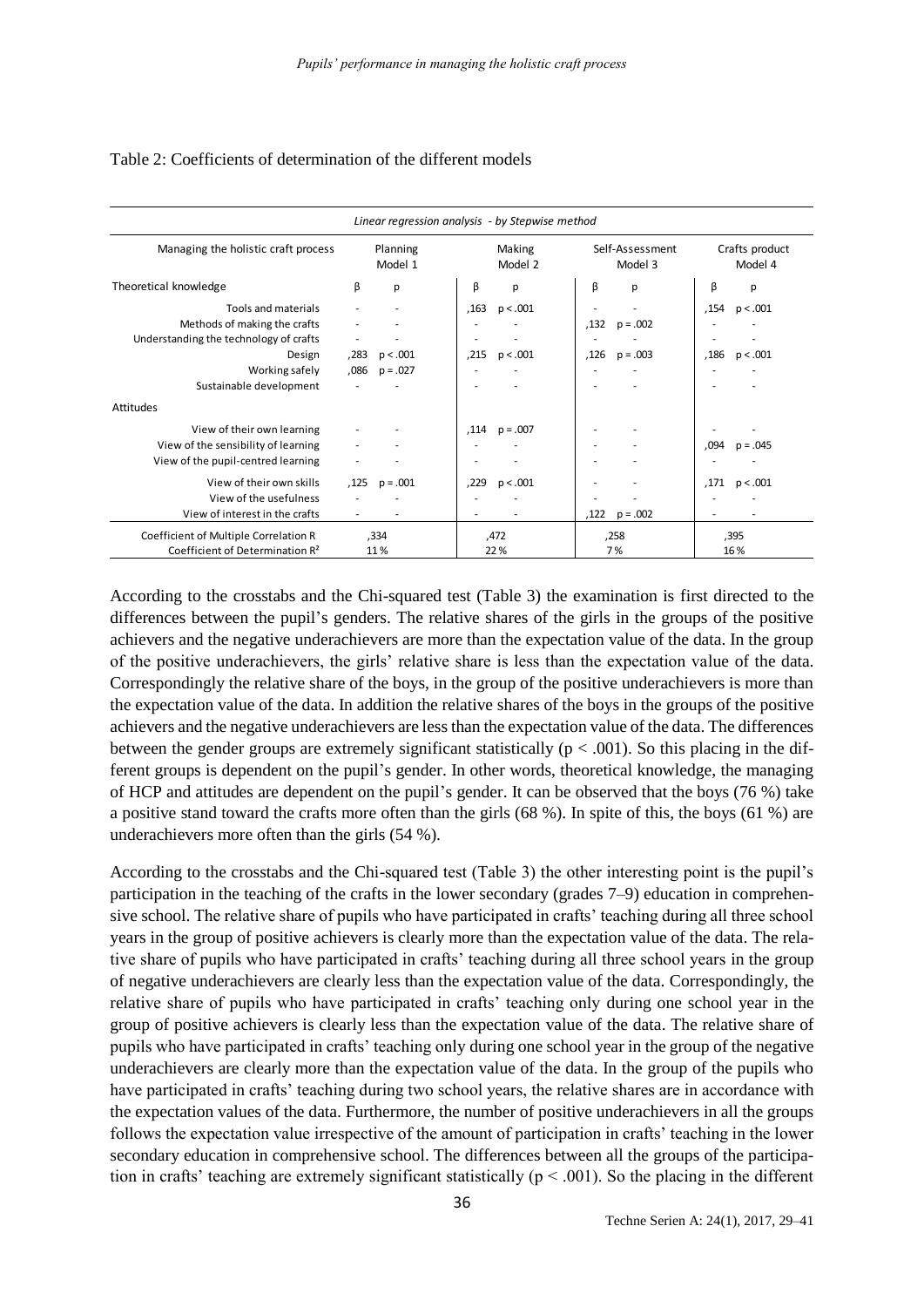groups is dependent on the participation of crafts' teaching during the lower secondary education in comprehensive school.

In other words, theoretical knowledge, the managing of HCP and attitudes are dependent on the amount of participation in crafts' teaching in the lower secondary education in comprehensive school. It can be observed that the pupils who have participated in the crafts during three school years (85 %) take a positive stand towards the crafts more often than those pupils who have participated in the crafts during one school year (56 %). Also the pupils who have participated in the crafts during three school years (42 %) are underachievers less often than those pupils who have participated in the crafts only during one school year (73 %).

|                                             | Positive  | Positive                                                   | Negative       |  |
|---------------------------------------------|-----------|------------------------------------------------------------|----------------|--|
|                                             | Achievers | Underachievers                                             | Underachievers |  |
|                                             | $n = 262$ | $n = 177$                                                  | $n = 172$      |  |
| Expectation ( $n = 611$ )                   | 43 %      | 29 %                                                       | 28%            |  |
| Gender                                      |           |                                                            |                |  |
| Boys $(n = 296)$                            | 39 %      | 37 %                                                       | 24 %           |  |
| Girls $(n = 315)$                           | 46 %      | 22 %                                                       | 32%            |  |
|                                             |           | Pearson Chi <sup>2</sup> : $X^2$ = 17.59, df = 2, p < .001 |                |  |
| Participation in the teaching of the crafts |           |                                                            |                |  |
| During one school year $(n = 248)$          | 27 %      | 30 %                                                       | 43 %           |  |
| During two school years $(n = 72)$          | 43 %      | 31%                                                        | 26 %           |  |
| During three school years $(n = 283)$       | 58%       | 27 %                                                       | 15 %           |  |
|                                             |           | Pearson Chi <sup>2</sup> : $X^2$ = 68.69, df = 4, p < .001 |                |  |

Table 3: The relative share of the different groups by K-Means cluster analysis

In addition, the placing of pupils in the different groups was also examined according to their mother tongue, municipality types and geographical areas. By the crosstabs and the Chi-squared test, there are no statistically significant differences between these groups ( $p > .050$ ). However, the number of the relative shares between some groups are clear, but the regional samples are too small for significant statistical differences. There are for instance distinctly more positive achievers in the northern part of Finland than the expectation value.

# **Conclusion**

The research design aimed at clarifying pupils' competence in managing HCP. The objective of these analyses was to understand, to what extent theoretical knowledge and attitudes determine pupils' performance in managing the HCP. In addition, the objective of the analyses was to understand, whether the competence in managing HCP is dependent on both gender and earlier craft studies. The large data  $(N = 661)$  allow considering conclusions according to learning outcomes and their explanations, causes and effects and to consider learning outcomes in general. The research data consisted of the questionnaire answers and the practical design task. These were planned according to NCCBE 2004. Pupils' theoretical knowledge, attitudes and performance in managing the holistic craft process were assessed.

The first central observation (Figure 1, Table 3) is that there is a large group of pupils(43 %), the positive achievers, whose performance in managing HCP and theoretical knowledge are distinctly above the average level; moreover, their attitudes are clearly at a positive level. Regarding gender, 39 per cent of all boys and 46 per cent of all girls are placed in this group which is called positive achievers. The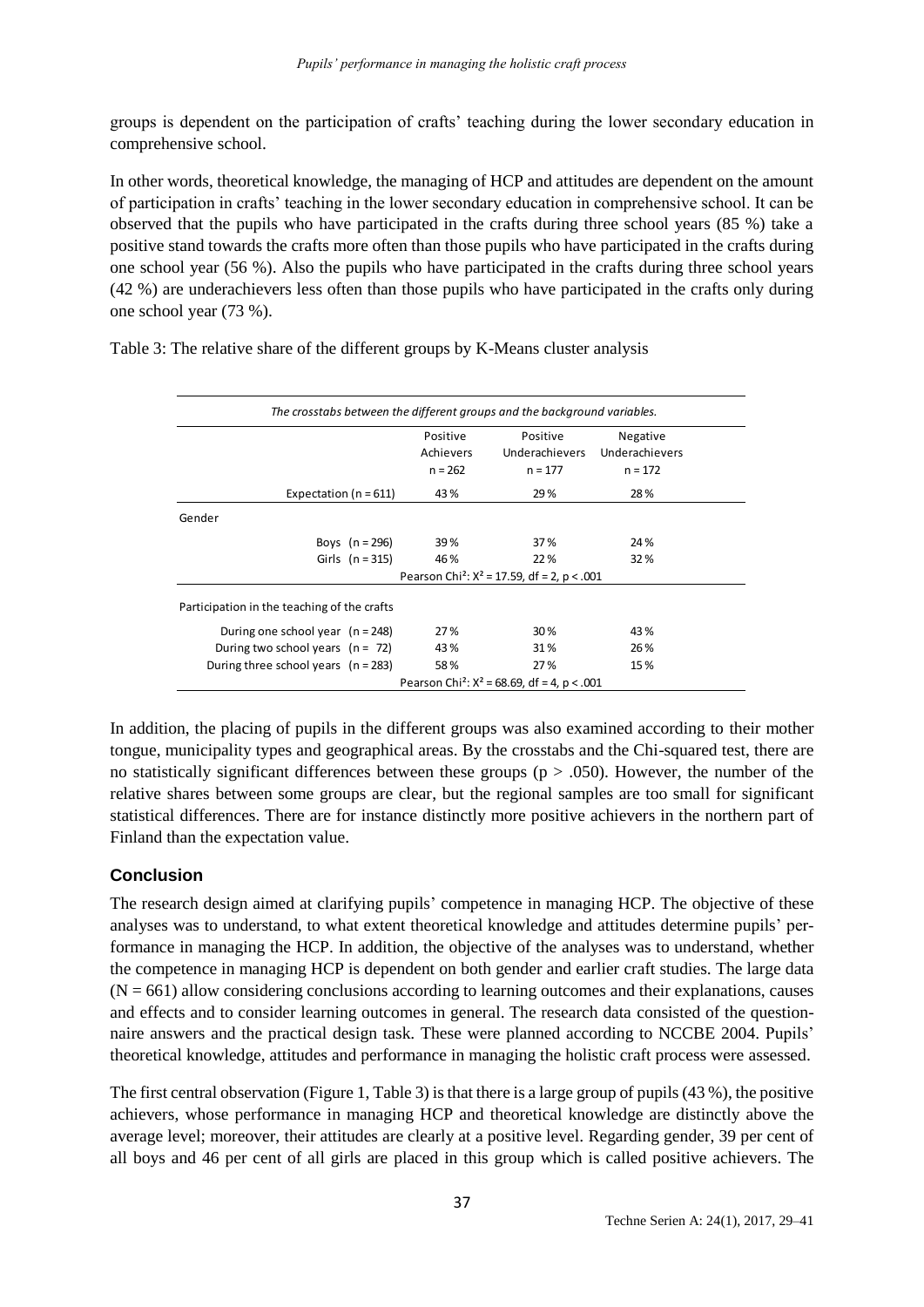majority of these pupils (58 %) have participated in crafts' teaching during three school years in the lower secondary education in comprehensive school.

In connection with the positive achievers, there is an interesting group of pupils (29 %) whose performance in managing HCP and theoretical knowledge are distinctly below the average level, but their attitudes are at a positive level. Regarding gender, 37 per cent of all boys and 22 per cent of all girls are placed in this group, which is called positive underachievers. There is no considerable variation in the amount of participation in crafts' teaching during the lower secondary education in comprehensive school.

There is also a group of the negative achievers (28 %) whose performance in managing HCP and theoretical knowledge are distinctly below the average and their attitudes are clearly negative. Regarding gender, 24 per cent of all boys and 32 per cent of all girls are placed in this group. The majority of these pupils (43 %) have participated in crafts' teaching during one school year in the lower secondary education in comprehensive school.

The individual sum variables that indicate theoretical knowledge and attitudes in craft subjects do not determine the ability to manage HCP convincingly; on the contrary. The coefficient of determination between two individual variables is only 13 per cent at its highest (Table 1). The case is not improved, even when the coefficients determining different variable models are examined. The theoretical knowledge and attitudes in craft subjects do not determine the ability to manage HCP either. For example, theoretical knowledge, which is related to the tools and materials and the design and the attitudes – which are related to the views of the pupils' own skills and the pupils' own learning – are able to determine only 22 per cent of the making field in managing HCP (Table 2). Hypotheses one (H1) and two (H2) are not supported: attitudes and theoretical knowledge do not determine pupils' competence in managing HCP. The third hypothesis (H3) that earlier studies in the subject determine the good and weak performance in HCP was supported. The pupils who participated in the crafts during three school years are underachievers less often than the pupils who have participated in the crafts only during one school year (Table 3).

# **Discussion**

The data collection of this study was made in relation to the curriculum of 2004 and the definition of competence: theoretical knowledge, attitudes and skillsin managing HCP. According to research results, teachers have to consider pupils' performance in crafts more broadly than before. HCP seems to be a combination of various knowledges and skills as a part of pupils' competence in managing it (cf. Kojonkoski-Rännäli 2014; Mulder 2012). However, theoretical knowledge and attitudes do not determine each other (Table 1). It can be observed in general that boys (76 %) take a positive stand towards the crafts more often than do girls (68 %), a finding that is repeated in similar international researches (Autio et al. 2012; Autio & Soobik 2013). Despite this, boys (61 %) are found to be underachievers more often than girls (54 %), who are more often negative underachievers. However girls are more often positive achievers too (Table 3). As a matter of fact, theoretical knowledge, managing HCP and attitudes seem to be dependent on the pupil's gender. This must have some relation to the actualizing of crafts' teaching. During the curriculum of 2004 (FNBE, 2004), boys studied mostly technical work and girls studied textile work. The new curriculum of 2014 (FNBE, 2014) does not allow this. All pupils have to study crafts in the wide range of materials. In the future this might have an effect on the performance of managing HCP.

On the part of negative underachievers, the result is in line with Volk et al. (2003) that fewer positive attitudes may suggest a lack of confidence in pupils' ability to succeed or a lack of enjoyment of the learning activities. However on the basis of the results (Figure 1), it can be stated that pupils' positive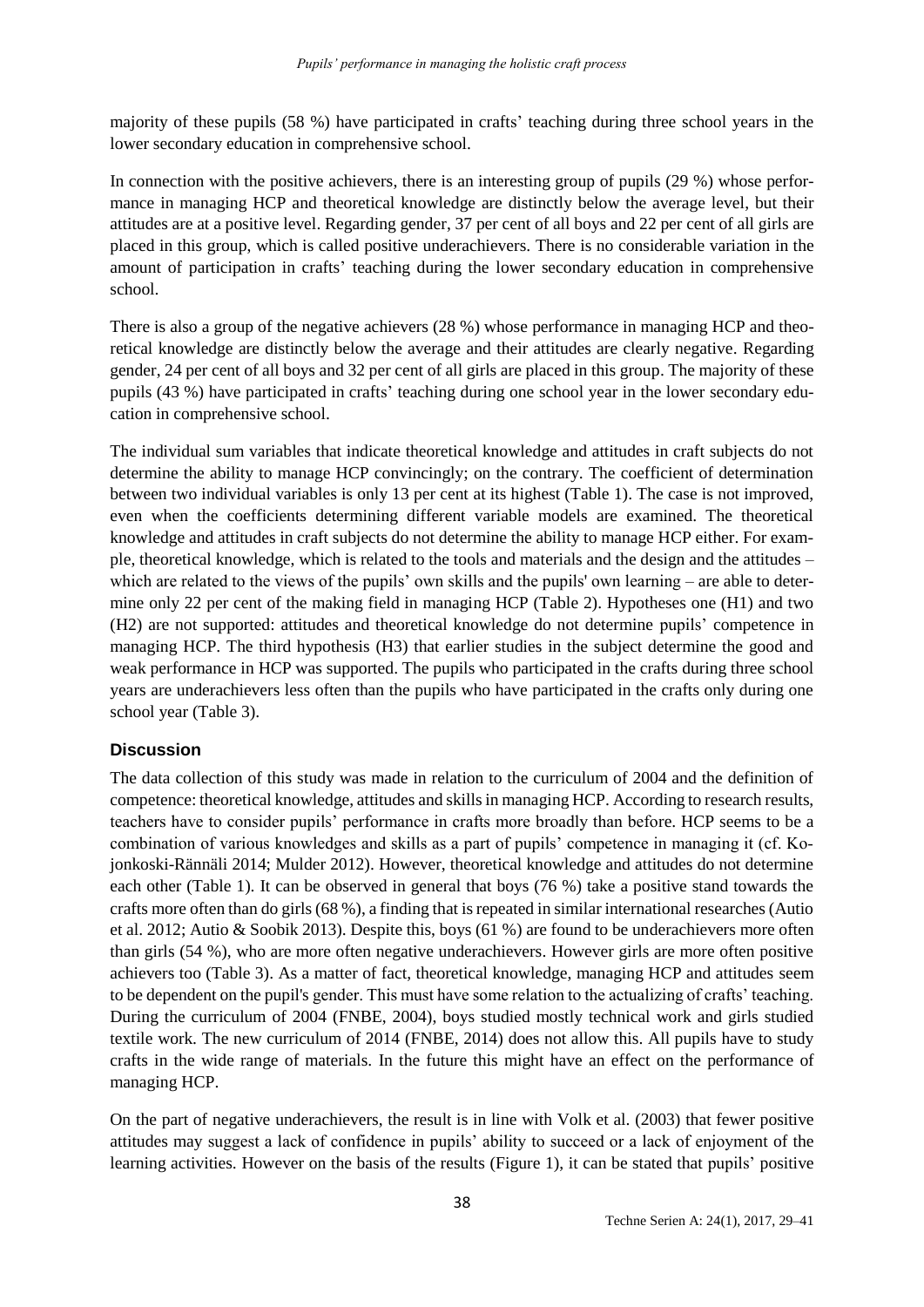attitudes towards crafts do not mean that their performance in managing HCP and their theoretical knowledge are above the average level. This is a new finding and not in line with studies that indicate attitudes being an explanation for good learning outcomes (e.g. Tuohilampi & Hannula 2013; Loyens et al. 2008), an interesting phenomenon that is assumed to be related to the learning and/or the teaching of the crafts. This might indicate that experiential learning (Kolb 2015) – making and doing – satisfies positive underachievers' personal way of learning even when, for some reason, their performance in managing their HCP is limited. Why the performance is weak needs to be studied in the future.

On the basis of the results craft teaching cannot be based on teaching knowledge and skills for the future use in HCP of a single pupil. Instead, the HCP has to be based on pupils' needs, targets and motivations (Autio et al. 2011; FNBE 2014), while she/he is learning and activating the knowledge and skills that are needed and used (Bergren et al. 2014) in the authentic and experiential learning process (Hill & Smith 1998; Kolb 2015; Lin & Williams 2015; Twyford & Järvinen 2000). The result indicates that in this respect as well, the amount of teaching is important (Table 3). Pupils who participated in the crafts during three school years take a positive stand towards the crafts more often than the pupils who participated in the crafts during one school year. This is in line with earlier researchers' results (Gorghiu 2015; Volk et al. 2003); while they posit that there is a need for teaching and tutoring, the pupils work properly to promote positive learning experiences and attitudes.

From the didactical point of view, the results indicate that teachers should pay far more attention to negative underachievers and positive underachievers. Also girls' and boys' performance in managing HCP should be considered by teachers. On the basis of NCCBE 2014 (FNBE 2014), there is no longer the option for pupils to choose either textile or technical work and omit the other. For many teachers this creates a new situation and requires them to pay attention to pupils' various needs and ways of learning. In this respect, teacher education has to develop student teachers' and in-service teachers' competence.

On the basis of the current research in explaining the effects and causes of different variables, there is the need to combine the information about personal traits (Loyens et al. 2008) to learning outcomes. In future research, pupils' self-esteem, motivation and goal-orientation as well as social background should be taken into consideration as a possible explanation or determination for the performance in managing HCP; moreover, the teaching culture in the classrooms should be taken into consideration as well. Authentic problem-solving in experiential learning might promote pupils competence to manage the HCP. However to develop teaching practices and didactics, there is a need to understand what determines the performance of positive achievers, positive underachievers and negative underachievers. Each of these groups should be researched more deeply, one at a time.

### **References**

- Autio, O. & Soobik, M. 2013. A Comparative Study of Craft and Technology Education Curriculums and Pupils' Attitudes towards Craft and Technology in Finnish and Estonian Schools. *Techne Series: Research in Sloyd Education and Craft Science A*, *20*(2), 17–33.
- Autio, O., Hietanoro, J. & Ruismäki, H. 2011. Taking part in technology education: elements in pupils' motivation. *International Journal of Technology and Design Education 21*, 349–361
- Autio, O., Thorsteinsson, G., & Olafsson, B. 2012. A comparative study of Finnish and Icelandic craft education curriculums and pupils' attitudes towards craft and technology in schools*. Procedia - Social and Behavioral Sciences, 45*(1), 114–124*.*

Berggren Torell, V. & Ranglin, U. 2014. Knowledge in action in weaving. *Techne Series A, 21*(1), 22‒37.

Cropley, D. H. & Cropley, A. J. 2010. Recognizing and fostering creativity in technological design education. *International Journal of Technology and Design Education, 20*(3), 345-358.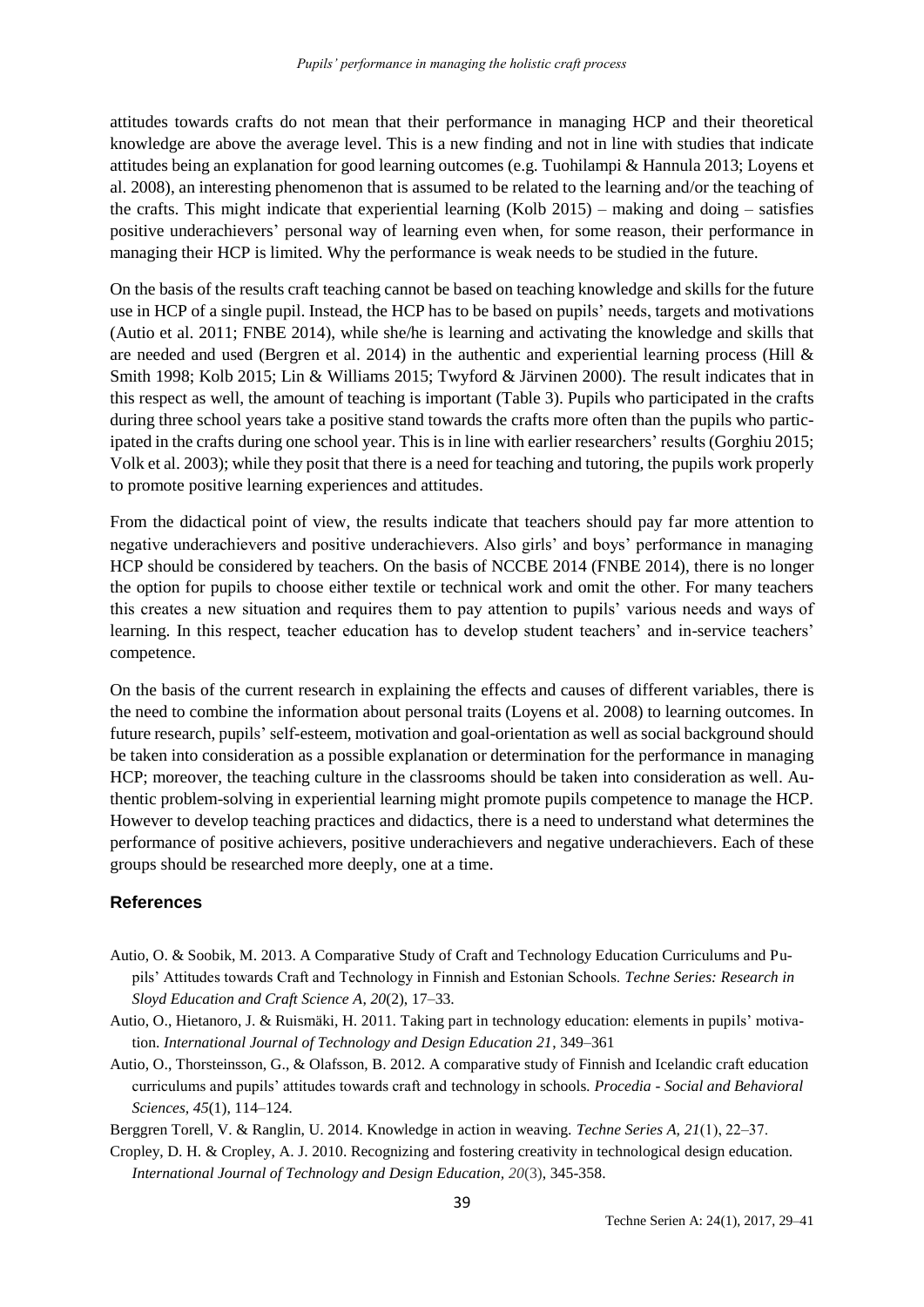- Davies, J. & Brember, I. 2001. The closing gap in attitudes between boys and girls: A 5-year longitudinal study. *Educational Psychology*, *21*(1), 103-114.
- Dreyfus, S. E. 2004. The Five-Stage Model of Adult Skill Acquisition. *Bulletin of Science Technology & Society 2004* (24), 177.
- Edwards-Schachter, M., García-Granero, A., Sánchez-Barrioluengo, M., Quesada-Pineda, H. & Amara, N. 2015. Disentangling competences: Interrelationships on creativity, innovation and entrepreneurship. *Thinking Skills and Creativity, 16*(10), 27-39.
- FNBE. 2004. The Finnish National Board of Education [Opetushallitus]. *National Core Curriculum for Basic Education 2004*. [Perusopetuksen opetussuunnitelman perusteet 2004]. Vammala: Vammalan Kirjapaino Oy.
- FNBE. 2014. The Finnish National Board of Education [Opetushallitus]. *National Core Curriculum for Basic Education 2014*. [Perusopetuksen opetussuunnitelman perusteet 2014]. Tampere: Juves Print - Suomen Yliopistopaino Oy.
- Gårdvik, M. 2013. Textile Pupils' Basic Knowledge and Skills Interpretation, Understanding and Assessment of a Practical-Aesthetic Discipline in Norwegian teacher education. A case study. *Techne Series A. 20*(2), 48–59.
- Gorghiu, G. 2015. Analyzing the Relationships between the Teen-agers' Self-image and their Preferences for Science Disciplines Contents. *Procedia - Social and Behavioral Sciences 205*, 315 – 320.
- Hill, A. M., & Smith, H. A. 1998. Practice meets theory in technological education: A case of authentic learning in the high school setting*. Journal of Technology Education, 9(2),* 29-41.
- Hilmola, A. 2011. Käsityö [Crafts]. In S. Laitinen, A. Hilmola, & M.-L. Juntunen (Eds.), *Perusopetuksen musiikin, kuvataiteen ja käsityön oppimistulosten arviointi 9. vuosiluokalla* [National learning outcome assessment in arts and crafts complemented in 9th grade] (pp. 157–237). Koulutuksen seurantaraportit 2011:1. Helsinki: Finnish National Board of Education.
- Knowles, M. S. 1990. *The adult learner: A neglected species*. Houston: Gulf Publishing.
- Kojonkoski-Rännäli, S. 2014. *Käsin tekemisen filosofiaa*. [The philosophy of craft making using one's hands] Turun yliopiston Opettajankoulutuslaitoksen Rauman yksikön julkaisuja.
- Kolb, D. 2015. *Experiential learning. Experience as the Source of Learning and Development.* Second Edition. New Jersey: Pearson Education LTD
- Lepistö, J. & Lindfors, E. 2015. From Gender-segregated Subjects to Multimaterial Craft Pupil Craft Teachers' views on the future of the Craft Subject. *FORMakademisk 8(3), art 4*, 1-20. The web−version is available in https://journals.hioa.no/index.php/formakademisk/article/view/1313/1440
- Lin, K.-Y. & Williams, J. 2015. Two-stage hands-on technology activity to develop preservice teachers' competency in applying science and mathematics concepts. *International Journal of Technology and Design Education*. Online first. DOI 10.1007/s10798-015-9340-1
- Lindfors, E. & Hilmola, A. 2015. Innovation learning in comprehensive education? *International Journal of Technology and Design Education 26*(3), 373-389.
- Lindfors, E. 2007. Sloyd in education Student teacher perspective. In M. Johansson & M. Porko−Hudd (Eds.) *Knowledge, Qualities and sloyd. Research in Sloyd Education and Crafts Science.* Techne Series. A:10/2007, 53−73.
- Lindfors, E. 2011. Opettamisen ja oppimisen haasteita esi- ja alkuopetuksen käsityössä. [The challenges of learning and teaching in preschool and lower elementary school crafts education]. In K. Juuti, A. Kallioniemi, P. Seitamaa−Hakkarainen, L. Tainio & A. Uitto (Eds.) *Ainedidaktiikka moninaistuvassa maailmassa*. [Subject didactics in multicultural world] Ainedidaktiikan symposium 2010. University of Helsinki. [Symposium of subject didactics 2010]. Researches 332, 174−194. https://helda.helsinki.fi/bitstream/handle/10138/27883/ainedida.pdf?sequence=1
- Loyens, S., Magda, J. & Rikers, R. 2008. *Self-Directed Learning in Problem-Based Learning and its Relationships with Self-Regulated Learning Educational Psychology Review 0*(4), 411-427.

40